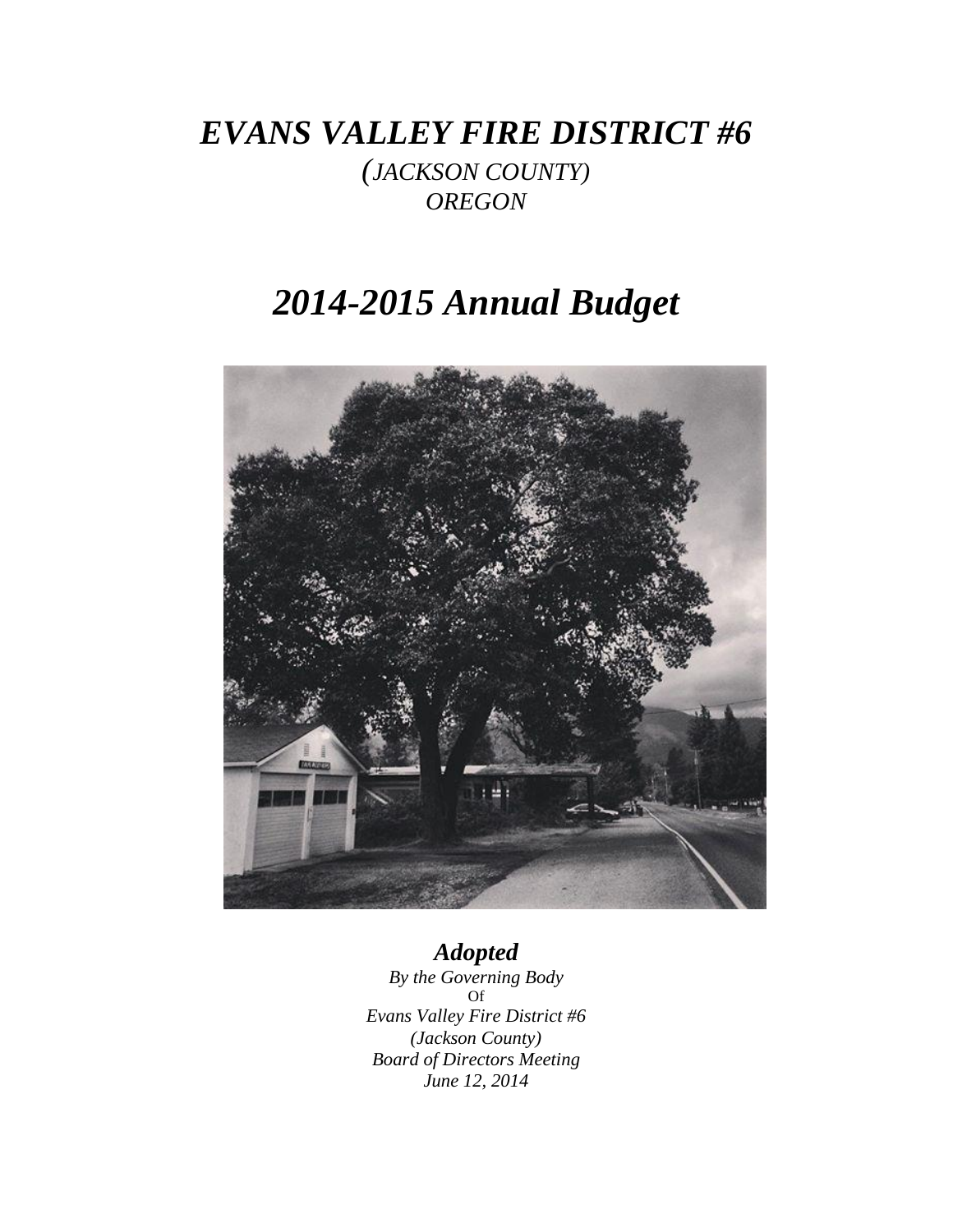## **EVANS VALLEY FIRE DISTRICT #6 (JACKSON COUNTY) OREGON**

## **ANNUAL BUDGET 2014-2015 FY**

**Budget Committee Members**

**Keith Lynn** *Board of Directors Chair*

Brian Chapman Dale Ten Broeck Tom Nolan<br>Larry Tuttle Ronnie Ree

*Board Members Citizen Members* Dennis Feeley Wanda Hutchings Ronnie Reep Patricia Ott

### *District Staff*

William Fuller Fire Chief & Budget Officer Travis Crume Lieutenant /EMT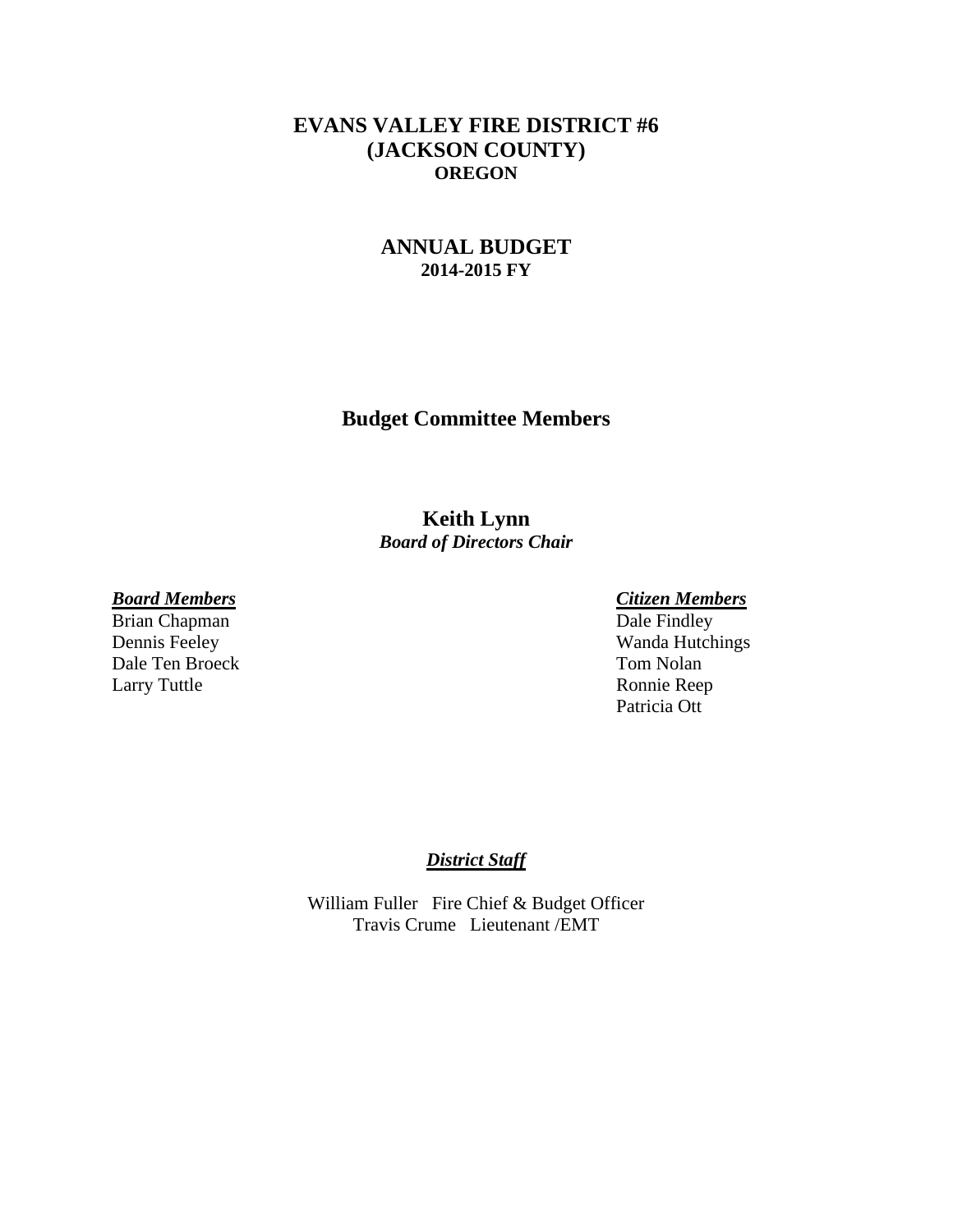# EVANS VALLEY FIRE DIST. # 6 Budget Calendar 2014-2015 Budget

| 1.  | Appoint budget officer.                                                                                       | March 13, 2014      |
|-----|---------------------------------------------------------------------------------------------------------------|---------------------|
| 2.  | Prepare proposed budget.                                                                                      | March 14-31, 2014   |
| 3.  | Publish 1 <sup>st</sup> notice of budget committee meeting.<br>(5 to 30 days before the meeting)              | April 16, 2014      |
| 4.  | Publish 2 <sup>nd</sup> notice of budget committee meeting.<br>(At least 5 days after 1 <sup>st</sup> notice) | April 23, 2014      |
| 5.  | Budget committee meeting.                                                                                     | May 01, 2014        |
| 6.  | Second budget committee meeting.<br>(If needed)                                                               | May 07, 2014        |
| 7.  | Publish notice of budget hearing.<br>(5 to 30 days before the hearing)                                        | <u>May 28, 2014</u> |
| 8.  | Hold budget hearing. (Governing body)                                                                         | June 12, 2014       |
| 9.  | Enact resolutions to:<br>adopt budget<br>$\bullet$<br>make appropriations<br>impose and categorize taxes      | June 12, 2014       |
| 10. | Submit tax certification documents<br>to the assessor by July 15.                                             | June 30, 2014       |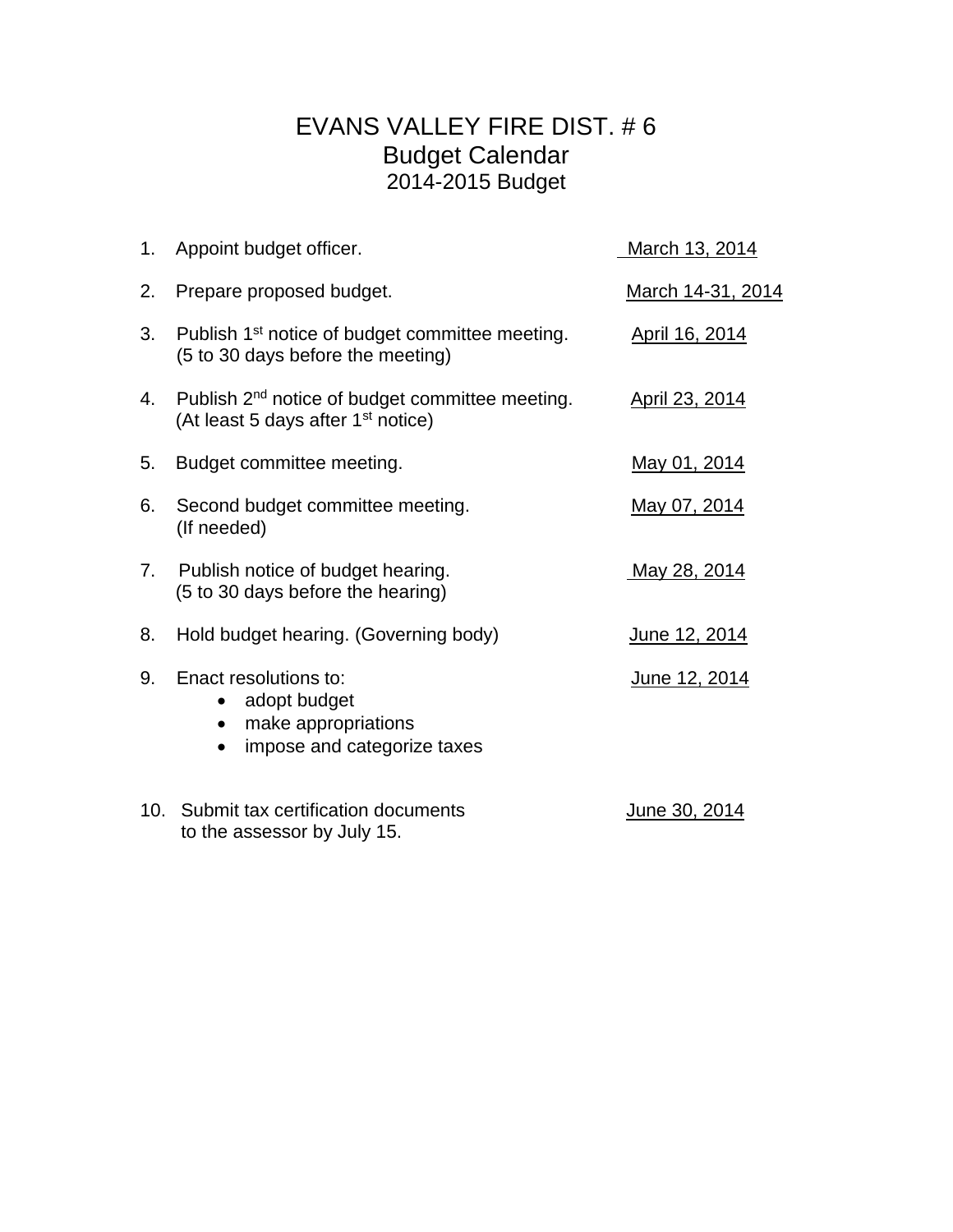Evans Valley Fire District #6 (Jackson County) 2014/2015 Annual Budget May 01, 2014

# Budget Message

The proposed budget of the Evans Valley Fire District #6 (Jackson County), for the fiscal year 2014-2015, was prepared by the budget officer in accordance with the direction of the Board of Directors, the Budget Committee and current regulations. The proposed budget does not include any new program this year.

#### **General Account**

**Personal Services Budget Total** has increased by 1.3% from last year. Some of the increase came from employee raises. The other increase was due to a raise in health insurance coverage cost. **Materials and Services Budget Total** has increased by 4.13% this year. This was mostly due to our liability and property insurance increasing by 26% this year. The other increases came from increased training cost and day to day operations increases. **Debt Service Budget Total** was unchanged from last year**.** The funds will be used to make payments on the water tender loan. **Capital Outlay Budget Total** increased by 44% this year. Remodel funding for the exterior of the main fire station was not spent last year and the building remodel still needs to be completed this year (\$25,000). The remaining \$24,000 is for apparatus. It can be used to: 1) make extra payments on the tender loan, 2) to replace the Chief's staff vehicle (1997 Ford pickup w/148,000 miles on it), or 3) to put towards an apparatus replacement fund. This will be a topic of discussion and the decision should be made by the budget committee.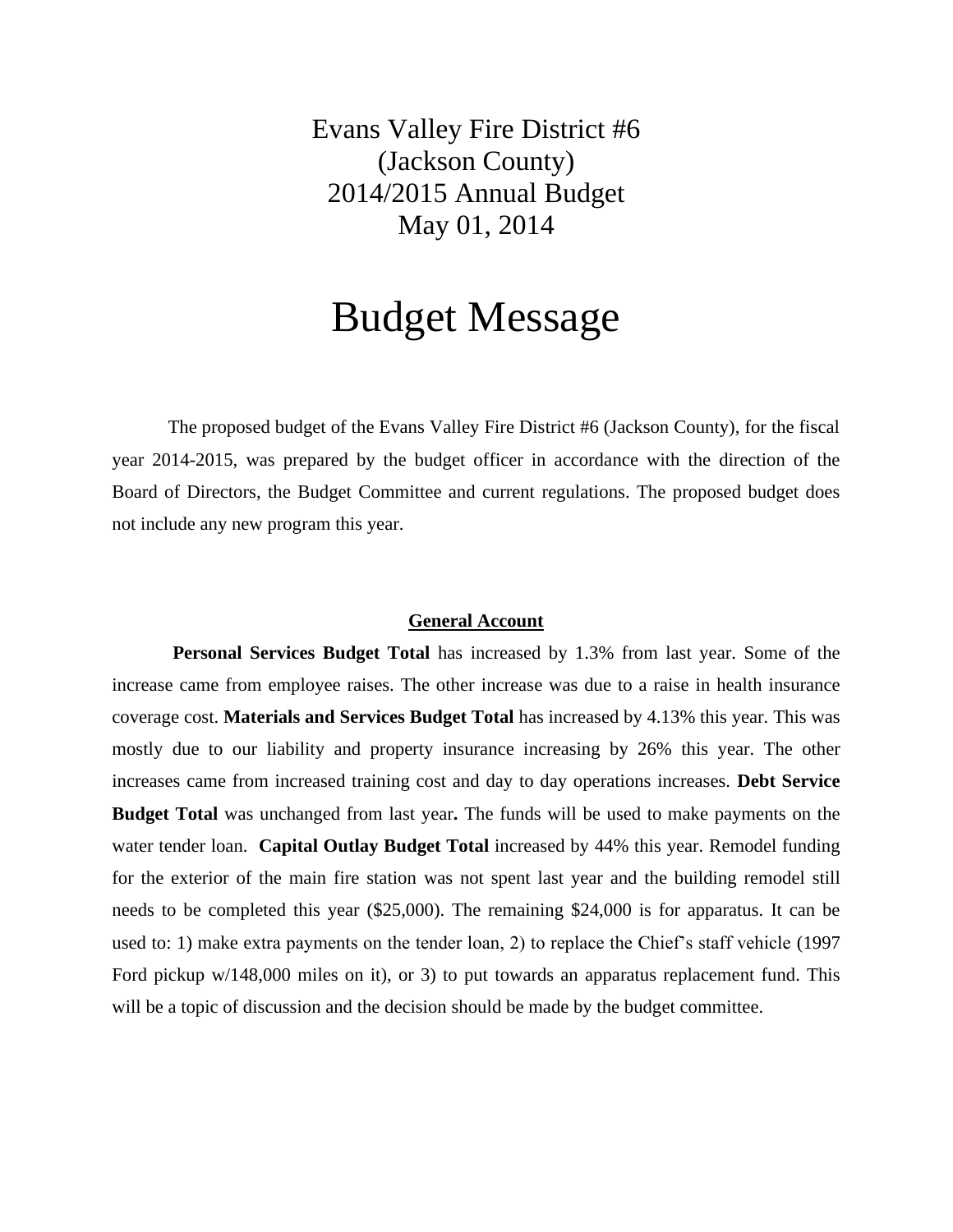The proposed budget is balanced in accordance to the permanent rate tax system. The proposed total budget increased this year by 5.3%. Some of the increase came from tax revenue increases. The remainder of the increase is to raise the un-appropriated ending fund balance. The district's auditor has strongly recommended we increase this fund so we do not have to borrow money to pay the bills from July through November. The district uses the cash basis of accounting.

I would like to thank everyone for their contributions to this document. A special thanks to the Budget Committee for your contribution to our community and fire district.

> William M. Fuller Fire Chief/ Budget Officer

\_\_\_\_\_\_\_\_\_\_\_\_\_\_\_\_\_\_\_\_\_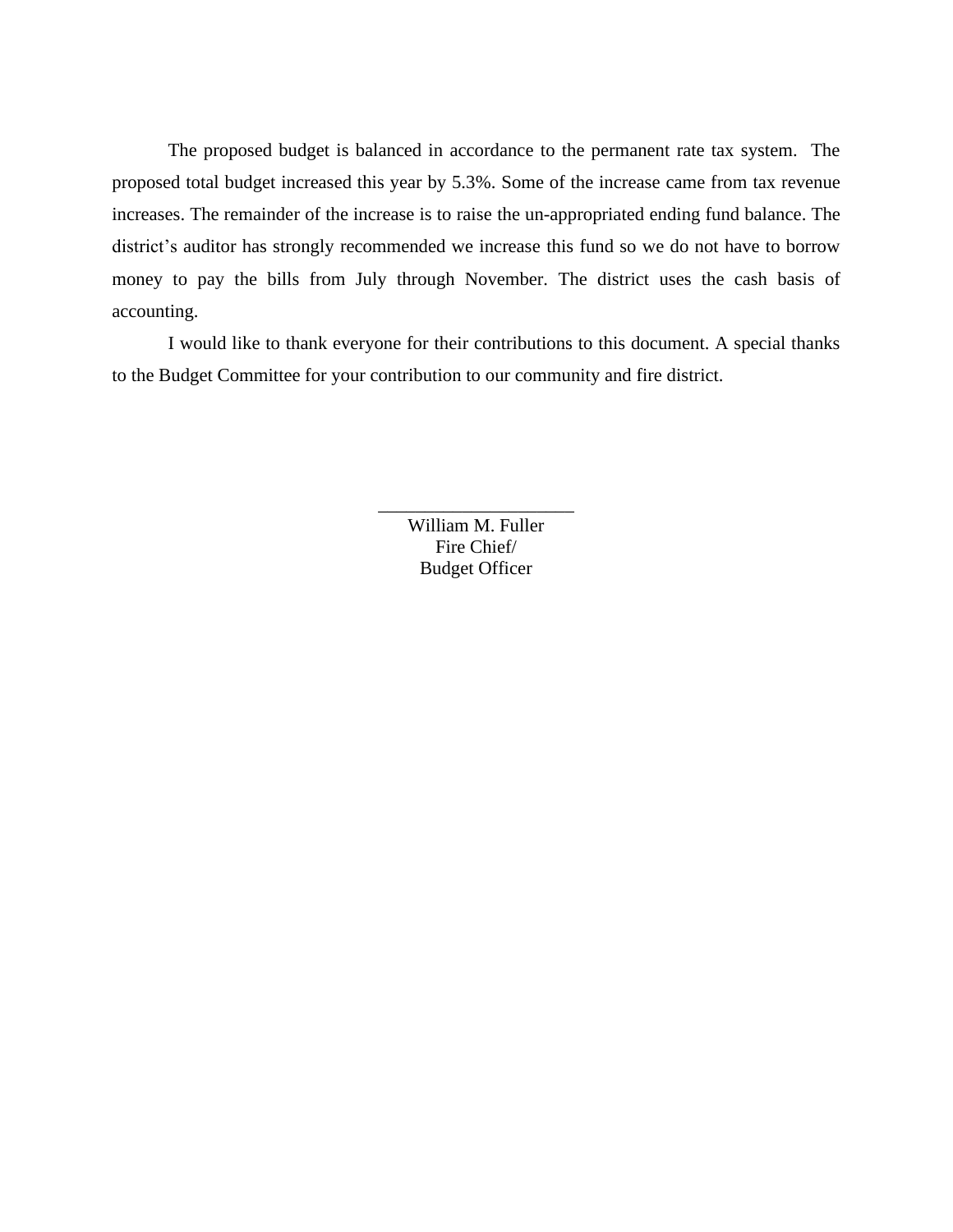# **Evans Valley Fire District #6 Budget 2014/2015**

| <b>General Fund</b>    |               |               |  |                                  |                 |                  |                |
|------------------------|---------------|---------------|--|----------------------------------|-----------------|------------------|----------------|
| <b>Revenue Summary</b> |               |               |  |                                  |                 |                  |                |
| <b>Actual</b>          | <b>Budget</b> |               |  | Budget 2014/2015                 |                 |                  |                |
| 2011/2012              | 2012/2013     | 2013/2014     |  |                                  | <b>Proposed</b> | <b>Approved</b>  | <b>Adopted</b> |
| 56,587                 | 118,335       | 125,000       |  | 5001 Cash on Hand                | 140,000         | 140,000          | 140,000        |
| 13,735                 | 10,211        | 9,000         |  | 5002 Prior Year Taxes            | 9,000           | 9,000            | 9,000          |
| 557                    | 3,852         | 500           |  | 5003 Interest Earned             | 1,000           | 1,000            | 1,000          |
| 2,081                  | 8,693         | 2,000         |  | 5005 Other/Contract Fees/Grants  | 2,000           | 2,000            | 2,000          |
| 72,960                 | 141,091       | 136,500       |  | <b>Sub Total</b>                 | 152,000         | 152,000          | 152,000        |
|                        |               | 297,437       |  | <b>Taxes to Balance</b>          | 304,951         | 304,951          | 304,951        |
| 286,293                | 294,880       |               |  | <b>Taxes Collected</b>           |                 |                  |                |
| 359,253                | 435,971       | 433,937       |  | <b>Total</b>                     | 456,951         | 456,951          | 456,951        |
|                        |               |               |  |                                  |                 |                  |                |
|                        |               |               |  | <b>Personnel Services Detail</b> |                 |                  |                |
| <b>Actual</b>          |               | <b>Budget</b> |  |                                  |                 | Budget 2014/2015 |                |
| 2011/2012              | 2012/2013     | 2013/2014     |  |                                  | Proposed        | Approved         | <b>Adopted</b> |
| 48,597                 | 48,597        | 50,426        |  | 5101 Fire Chief                  | 51,938          | 51,938           | 51,938         |
| 35,931                 | 34,899        | 31,800        |  | 5102 Lieutenant                  | 36,600          | 36,600           | 36,600         |
| 7,069                  | 6,577         | 6,800         |  | 5103 FICA                        | 6,800           | 6,800            | 6,800          |
| 5,624                  | 4,778         | 5,700         |  | 5104 Worker's Compensation       | 4,700           | 4,700            | 4,700          |
| 3,346                  | 4,269         | 6,160         |  | 5105 PERS                        | 5,400           | 5,400            | 5,400          |
| 24,419                 | 20,653        | 25,115        |  | 5106 Health Insurance            | 27,393          | 27,393           | 27,393         |
| 2,854                  | 2,674         | 3,400         |  | 5108 Unemployment Insurance      | 1,300           | 1,300            | 1,300          |
| 817                    | 553           | 0             |  | 5109 Staff Overtime              | 0               | 0                | 0              |
| 6500                   | 1920          | 3,000         |  | 5110 Part Time Firefighter       | 0               | 0                | $\Omega$       |
| 135,157                | 124,920       | 132,401       |  | <b>Total Personnel Services</b>  | 134,131         | 134,131          | 134,131        |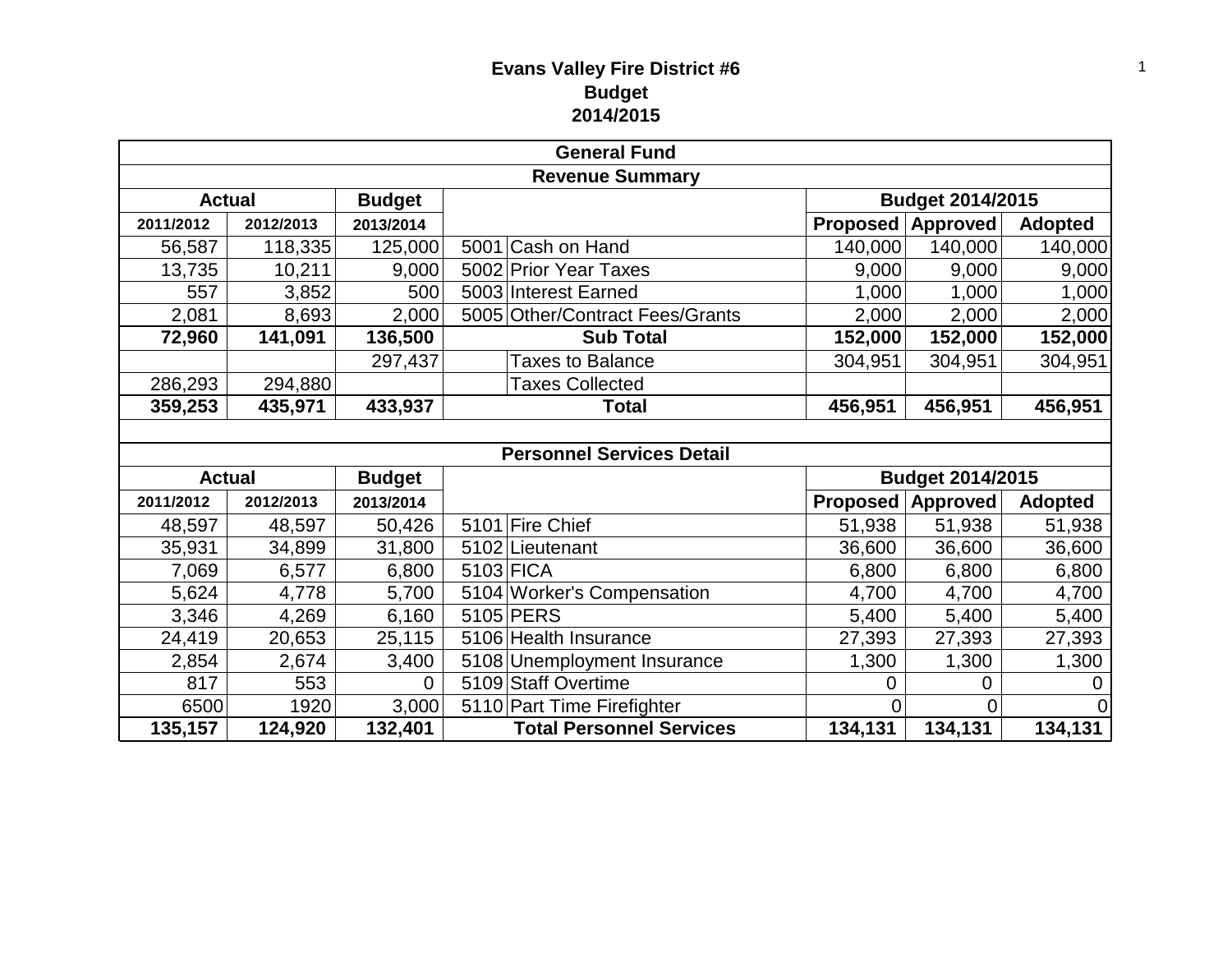# **Evans Valley Fire District #6 Budget 2014/2015**

| <b>Materials and Services Detail</b> |                |                |           |                                       |                         |                          |                |  |
|--------------------------------------|----------------|----------------|-----------|---------------------------------------|-------------------------|--------------------------|----------------|--|
| <b>Actual</b><br><b>Budget</b>       |                |                |           |                                       | <b>Budget 2014/2015</b> |                          |                |  |
| 2011/2012                            | 2012/2013      | 2013/2014      |           |                                       |                         | <b>Proposed Approved</b> | <b>Adopted</b> |  |
| 5,282                                | 6,495          | 6,400          | 5201 Fuel |                                       | 6,400                   | 6,400                    | 6,400          |  |
| 3,926                                | 3,349          | 5,000          |           | 5203 Vehicle Repair & Maint.          | 5,000                   | 5,000                    | 5,000          |  |
| 5,442                                | 6,899          | 7,000          |           | 5204 Building Repair & Maint.         | 7,000                   | 5,600                    | 5,600          |  |
| 0                                    | $\Omega$       | 1,000          |           | 5205 Radios, Pagers, Repair & Maint.  | 1,000                   | 1,000                    | 1,000          |  |
| 762                                  | 897            | 1,100          |           | 5206 Station Supplies                 | 1,100                   | 1,100                    | 1,100          |  |
| 41                                   | 391            | 320            |           | 5207 Tools; Apparatus & Station       | 320                     | 320                      | 320            |  |
| 5,542                                | 4,676          | 7,000          |           | 5208 Training                         | 7,500                   | 7,500                    | 7,500          |  |
| 2,582                                | 2,609          | 2,500          |           | 5209 Office Supplies                  | 2,500                   | 2,500                    | 2,500          |  |
| 17,791                               | 19,283         | 19,357         |           | 5210 Dispatch Contract (ECSO)         | 19,967                  | 19,967                   | 19,967         |  |
| 2,761                                | 2,926          | 3,200          |           | 5211 Firefighter Misc. Supplies       | 3,200                   | 3,200                    | 3,200          |  |
| 1,943                                | 2,755          | 2,200          |           | 5212 Fire Prevent. & Public Ed.       | 2,200                   | 2,200                    | 2,200          |  |
| 8,436                                | 8,405          | 9,500          |           | 5215 Insurance                        | 12,000                  | 12,000                   | 12,000         |  |
| 1,157                                | 1,409          | 3,000          |           | 5216 Election/Legal                   | 3,000                   | 3,000                    | 3,000          |  |
| 4,830                                | 4,855          | 4,680          |           | 5217 Accounting                       | 4,800                   | 4,800                    | 4,800          |  |
| 3,150                                | 3,150          | 3,150          |           | $5218$ Audit                          | 3,500                   | 3,900                    | 3,900          |  |
| 3,557                                | 3,015          | 3,000          |           | 5219 EMS Supplies & Fees              | 3,000                   | 3,000                    | 3,000          |  |
| 3,275                                | 2,980          | 3,250          |           | 5220 Health & Safety                  | 3,250                   | 3,250                    | 3,250          |  |
| 0                                    | $\mathbf 0$    | $\overline{0}$ |           | 5221 Sleeper Program                  | 0                       | $\overline{0}$           | $\overline{0}$ |  |
| 2,428                                | 706            | 3,000          |           | 5222 Volunteer Recognition            | 3,000                   | 4,000                    | 4,000          |  |
| 949                                  | 844            | 1,000          |           | 5223 Membership Dues                  | 1,300                   | 1,300                    | 1,300          |  |
| 149                                  | 145            | 1,000          |           | 5224 Computer Upgrade                 | 1,000                   | 1,000                    | 1,000          |  |
| 0                                    | $\overline{0}$ | 400            |           | 5225 Office Equipment                 | 400                     | 400                      | 400            |  |
| 5,715                                | 2,410          | 4,500          |           | 5226 Vol. Fuel Reimbursement          | 4,500                   | 4,500                    | 4,500          |  |
| 26,383                               | 34,156         | 36,000         |           | 5227 Student Program                  | 36,000                  | 36,000                   | 36,000         |  |
| 3252                                 | 3039           | 5,000          |           | 5229 Volunteer & Paid Uniforms        | 5,000                   | 5,000                    | 5,000          |  |
| 0                                    | 366            | 5,000          |           | 5230 Turn-Outs & Brush Gear           | 7,000                   | 7,000                    | 7,000          |  |
| 13451                                | 10676          | 16,685         |           | 5231 Utilities                        | 16,685                  | 16,685                   | 16,685         |  |
| 122,804                              | 126,436        | 154,242        |           | <b>Total Materials &amp; Services</b> | 160,622                 | 160,622                  | 160,622        |  |
|                                      |                |                |           |                                       |                         |                          |                |  |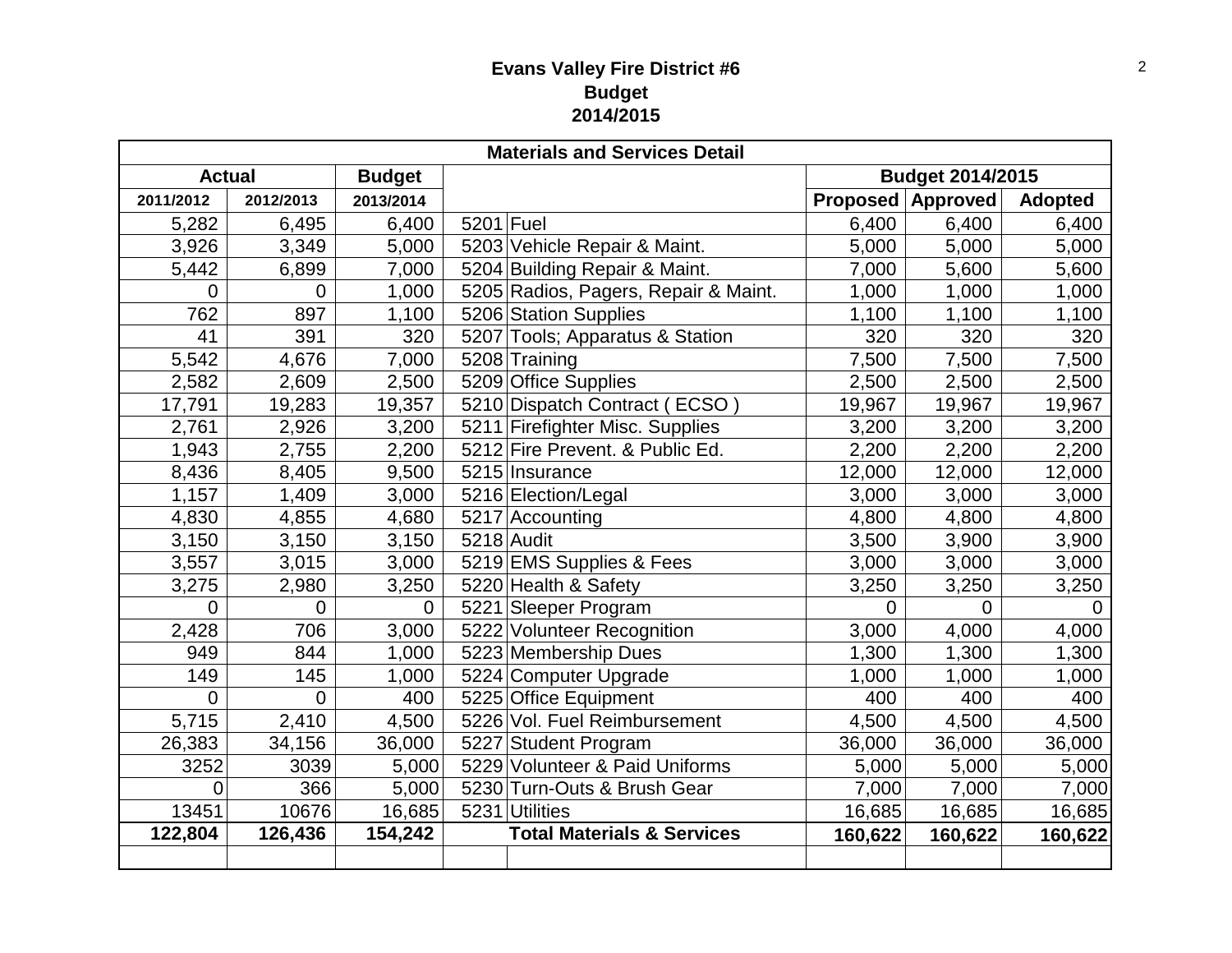# **Evans Valley Fire District #6 Budget 2014/2015**

|                                |                            |                | <b>Debt-Service Details</b>        |                         |                         |                |  |  |  |
|--------------------------------|----------------------------|----------------|------------------------------------|-------------------------|-------------------------|----------------|--|--|--|
| <b>Actual</b><br><b>Budget</b> |                            |                |                                    | <b>Budget 2014/2015</b> |                         |                |  |  |  |
| 2011/2012                      | 2012/2013                  | 2013/2014      |                                    | <b>Proposed</b>         | <b>Approved</b>         | <b>Adopted</b> |  |  |  |
| 0                              | 0                          | 12,700         | 6310 Principle                     | 12,700                  | 12,700                  | 12,700         |  |  |  |
| 0                              | $\mathbf 0$                | 2,000          | 6311 Interest                      | 2,000                   | 2,000                   | 2,000          |  |  |  |
| 0                              | $\overline{0}$             | 250            | $6312$ Fees                        | 250                     | 250                     | 250            |  |  |  |
| $\mathbf{0}$                   | $\mathbf 0$                | 14,950         | <b>Total Debt-Service</b>          | 14,950                  | 14,950                  | 14,950         |  |  |  |
|                                |                            |                |                                    |                         |                         |                |  |  |  |
|                                |                            |                | <b>Capital Outlay Details</b>      |                         |                         |                |  |  |  |
| <b>Actual</b>                  |                            | <b>Budget</b>  |                                    |                         | <b>Budget 2014/2015</b> |                |  |  |  |
| 2011/2012                      | 2012/2013                  | 2013/2014      |                                    | <b>Proposed</b>         | <b>Approved</b>         | <b>Adopted</b> |  |  |  |
| 0                              | 12,000                     | 25,000         | 5301 Property/Capital Improvements | 25,000                  | 25,000                  | 25,000         |  |  |  |
| 0                              | $\overline{0}$             | 0              | 5303 Pagers & Portable Radios      | 0                       | $\overline{0}$          | 0              |  |  |  |
| 6,523                          | 6,968                      | $\Omega$       | 5306 Turn-Outs & Brush Gear        | 0                       | $\overline{0}$          | 0              |  |  |  |
| 0                              | 0                          | 9,000          | 5307 Apparatus & Equipment         | 24,000                  | 24,000                  | 24,000         |  |  |  |
| $\overline{0}$                 | $\overline{0}$             | $\overline{0}$ | 5309 Hoses, Nozzles & Appliances   | 0                       | 0                       | $\overline{0}$ |  |  |  |
| 6,523                          | 18,968                     | 34,000         | <b>Total Capital Outlay</b>        | 49,000                  | 49,000                  | 49,000         |  |  |  |
|                                |                            |                |                                    |                         |                         |                |  |  |  |
|                                |                            |                |                                    |                         |                         |                |  |  |  |
|                                |                            |                | <b>Operating Contingency</b>       |                         |                         |                |  |  |  |
| <b>Actual</b>                  |                            | <b>Budget</b>  |                                    |                         | Budget 2014/2015        |                |  |  |  |
| 2011/2012                      | 2012/2013                  | 2013/2014      |                                    | <b>Proposed</b>         | <b>Approved</b>         | <b>Adopted</b> |  |  |  |
| 0                              | 0                          | 8000           | 5401 Operating Contingency         | 8000                    | 8000                    | 8000           |  |  |  |
| $\bf{0}$                       | 0                          | 8000           | <b>Total Operating Contingency</b> | 8000                    | 8000                    | 8000           |  |  |  |
|                                |                            |                |                                    |                         |                         |                |  |  |  |
|                                |                            |                |                                    |                         |                         |                |  |  |  |
|                                | <b>Expenditures Totals</b> |                |                                    |                         |                         |                |  |  |  |
| 359,253                        | 435,971                    | 433,937        | <b>Fund Revenue</b>                | 456,951                 | 456,951                 | 456,951        |  |  |  |
| 264,484                        | 270,324                    | 343,593        | <b>Fund Expenses</b>               | 366,703                 | 366,703                 | 366,703        |  |  |  |
| 94,769                         | 165,647                    | 90,344         | <b>Unnap. Ending Fund Balance</b>  | 90,248                  | 90,248                  | 90,248         |  |  |  |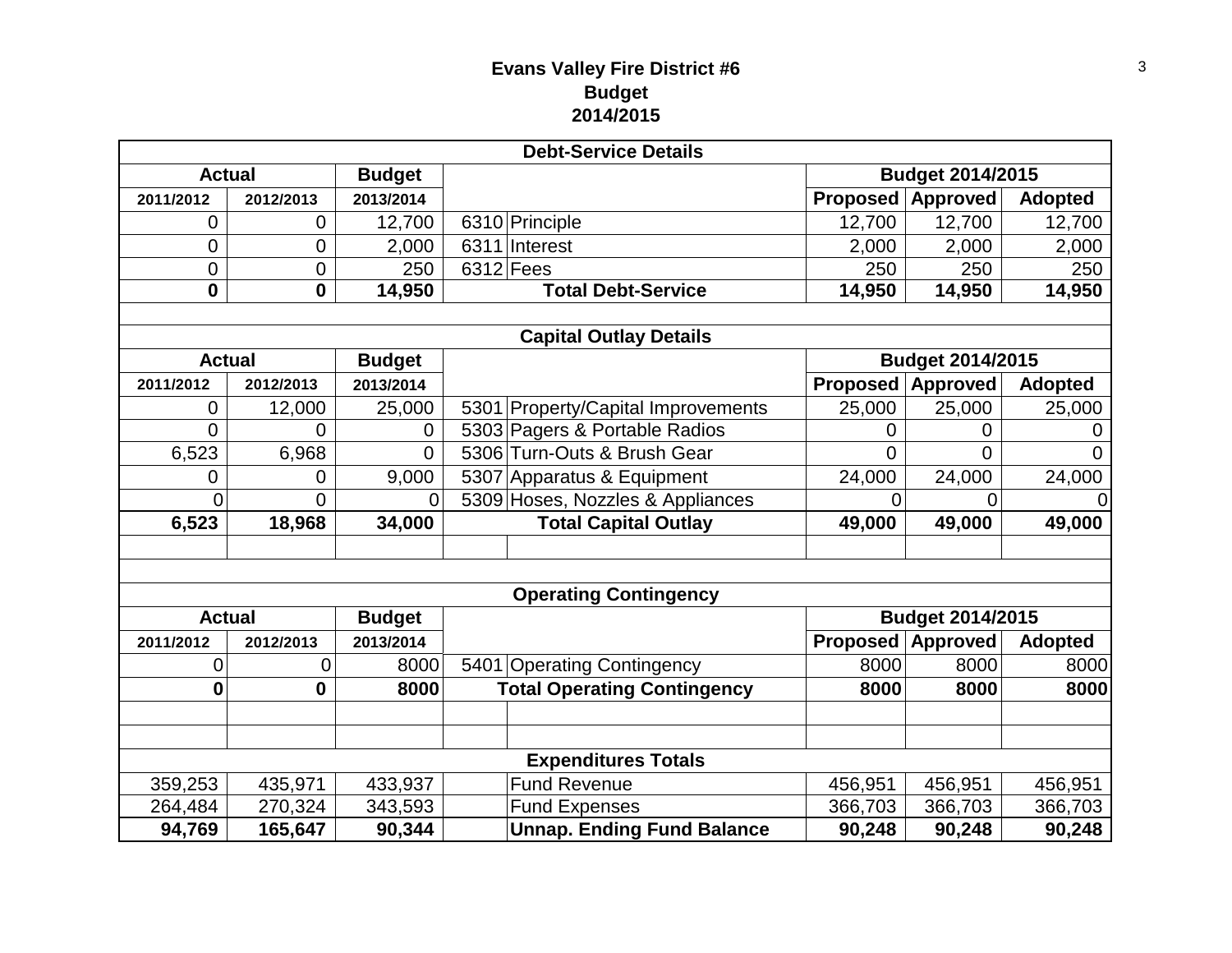# **Evans Valley Fire District #6 Budget Fiscal Year 2014/2015**

| <b>Local Option Tax Fund</b>   |              |                |                                       |                |                         |                |  |  |  |  |
|--------------------------------|--------------|----------------|---------------------------------------|----------------|-------------------------|----------------|--|--|--|--|
|                                |              |                | <b>Revenue Summary</b>                |                |                         |                |  |  |  |  |
| <b>Actual</b>                  |              | <b>Budget</b>  |                                       |                | <b>Budget 2014/2015</b> |                |  |  |  |  |
| 2011/2012                      | 2012/2013    | 2013/2014      |                                       | Proposed       | <b>Approved</b>         | <b>Adopted</b> |  |  |  |  |
| 0                              | 0            | $\overline{0}$ | 6101 Cash on Hand                     | $\overline{0}$ | $\overline{0}$          | 0              |  |  |  |  |
| 0                              | 0            | 0              | 6102 Prior Year Taxes                 | 0              | 0                       | $\mathbf 0$    |  |  |  |  |
| 0                              | 0            | 0              | 6103 Interest Earned                  | 0              | 0                       | $\mathbf 0$    |  |  |  |  |
| 0                              | 0            | 0              | 6104 Flex-Lease/Loans                 | 0              | 0                       | $\mathbf 0$    |  |  |  |  |
| $\mathbf{0}$                   | $\mathbf{0}$ | 0              | <b>Sub Total</b>                      | $\mathbf 0$    | $\mathbf 0$             | $\bf{0}$       |  |  |  |  |
|                                |              |                | <b>Taxes to Balance</b>               | $\mathbf 0$    | $\overline{0}$          | $\mathbf 0$    |  |  |  |  |
| 0                              | 0            | 0              | <b>Taxes Collected</b>                |                |                         | $\mathbf 0$    |  |  |  |  |
| 0                              | $\mathbf{0}$ | 0              | <b>Total</b>                          | $\mathbf 0$    | $\mathbf 0$             | $\bf{0}$       |  |  |  |  |
|                                |              |                |                                       |                |                         |                |  |  |  |  |
|                                |              |                | <b>Materials and Services Detail</b>  |                |                         |                |  |  |  |  |
| <b>Actual</b>                  |              | <b>Budget</b>  |                                       |                | <b>Budget 2014/2015</b> |                |  |  |  |  |
| 2011/2012                      | 2012/2013    | 2013/2014      |                                       | Proposed       | <b>Approved</b>         | <b>Adopted</b> |  |  |  |  |
|                                |              |                | 6200                                  | 0              | $\overline{0}$          | $\Omega$       |  |  |  |  |
| $\mathbf 0$                    | $\mathbf 0$  | $\mathbf{0}$   | <b>Total Materials &amp; Services</b> | $\mathbf 0$    | $\bf{0}$                | $\mathbf 0$    |  |  |  |  |
|                                |              |                |                                       |                |                         |                |  |  |  |  |
|                                |              |                |                                       |                |                         |                |  |  |  |  |
|                                |              |                | <b>Capital Outlay Details</b>         |                |                         |                |  |  |  |  |
| <b>Actual</b>                  |              | <b>Budget</b>  |                                       |                | <b>Budget 2014/2015</b> |                |  |  |  |  |
| 2011/2012                      | 2012/2013    | 2013/2014      |                                       | Proposed       | <b>Approved</b>         | <b>Adopted</b> |  |  |  |  |
| 0                              | 0            | 0              | 6307 Apparatus & Equipment            | 0              | 0                       | 0              |  |  |  |  |
| $\mathbf{0}$                   | $\mathbf 0$  | $\mathbf 0$    | <b>Total Capital Outlay</b>           | 0              | $\mathbf{0}$            | $\mathbf 0$    |  |  |  |  |
|                                |              |                |                                       |                |                         |                |  |  |  |  |
|                                |              |                | <b>Debt-Service Details</b>           |                |                         |                |  |  |  |  |
| <b>Actual</b><br><b>Budget</b> |              |                |                                       |                | <b>Budget 2014/2015</b> |                |  |  |  |  |
| 2011/2012                      | 2012/2013    | 2013/2014      |                                       | Proposed       | <b>Approved</b>         | <b>Adopted</b> |  |  |  |  |
|                                | 0            | $\overline{0}$ | 6310 Principle                        | 0              | $\mathbf 0$             | 0              |  |  |  |  |
|                                | 0            | 0              | 6311 Interest                         | 0              | 0                       | $\mathbf 0$    |  |  |  |  |
|                                | 0            | 0              | $6312$ Fees                           | 0              | 0                       | $\mathbf 0$    |  |  |  |  |